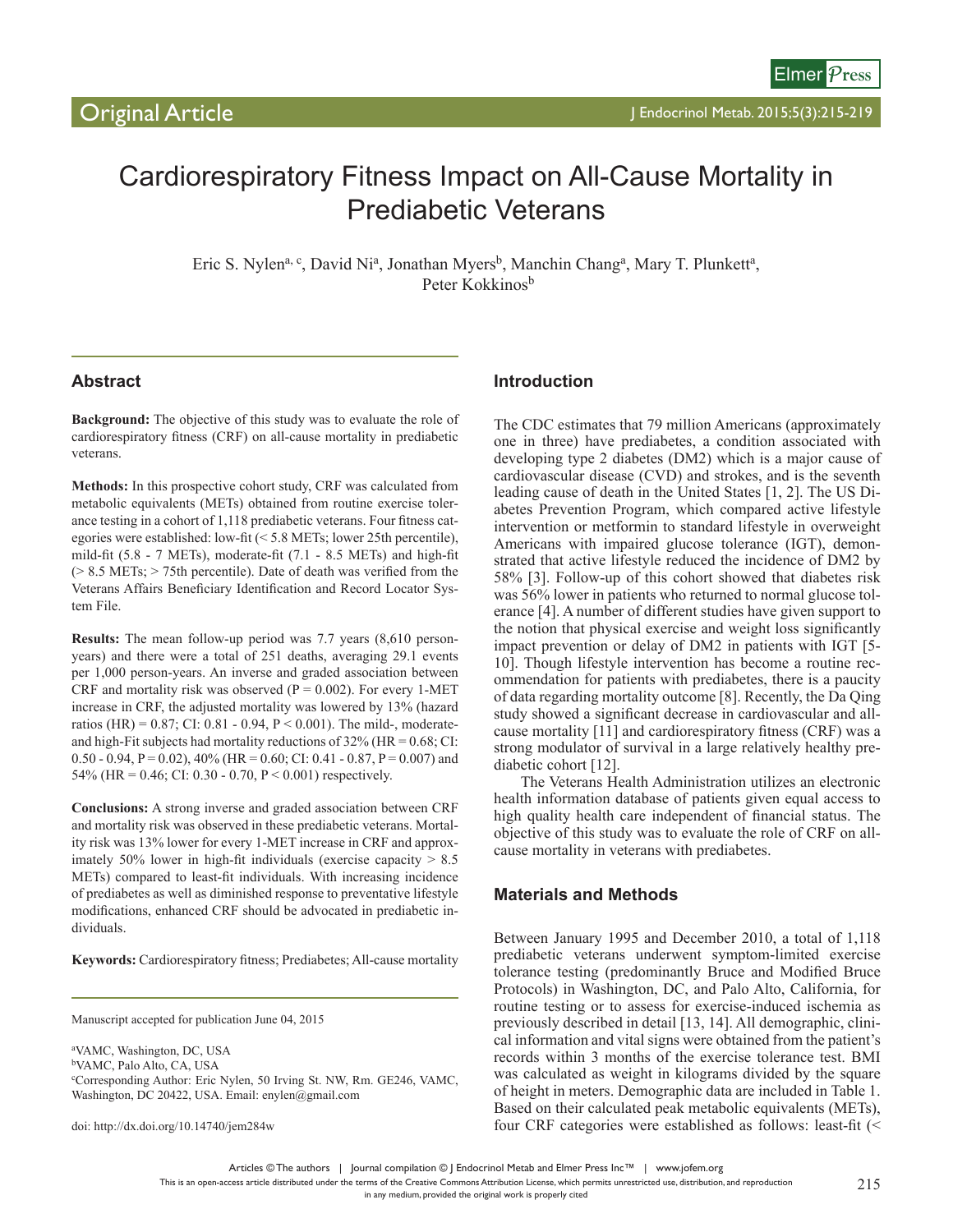|                             |                   | Least-fit $(5.8 METs) Low-fit (5.8 - 7 METS)$ | <b>Moderate-fit (7.1 - 8.4 METs)</b> | High-fit $( \geq 8.5 \text{ METs})$ |
|-----------------------------|-------------------|-----------------------------------------------|--------------------------------------|-------------------------------------|
| Number of patients          | 289               | 292                                           | 265                                  | 272                                 |
| Events                      | 101 (34.9%)       | 66(22.6%)                                     | 48 $(18.1\%)$                        | $36(13.2\%)$                        |
| Age                         | $65.7 \pm 10.2$   | $60.3 \pm 10.2$                               | $56.7 \pm 9.5$                       | $52.4 \pm 8.5$                      |
| <b>BMI</b>                  | $30.4 \pm 6.6$    | $30.6 \pm 5.5$                                | $30.2 \pm 5.1$                       | $28.4 \pm 4.1$                      |
| Gender                      |                   |                                               |                                      |                                     |
| Male                        | 272               | 276                                           | 255                                  | 263                                 |
| Female                      | 17                | 16                                            | 10                                   | 9                                   |
| Race                        |                   |                                               |                                      |                                     |
| White                       | 75                | 67                                            | 76                                   | 72                                  |
| Black or other              | 214               | 225                                           | 189                                  | 199                                 |
| Hypertension                | 223 (77.2%)       | 214 (73.3%)                                   | $176(66.4\%)$                        | $157(57.9\%)$                       |
| Smoking                     | $47(24.0\%)$      | 55 $(25.9\%)$                                 | 39(21.7%)                            | 37(19.7%)                           |
| Dyslipidemia                | $109(38.8\%)$     | $124(42.8\%)$                                 | $117(45.0\%)$                        | $108(40.6\%)$                       |
| Total cholesterol $(mg/dL)$ | $187.7 \pm 43.0$  | $193.7 \pm 40.8$                              | $195.6 \pm 49.5$                     | $196.0 \pm 37.9$                    |
| Triglycerides (mg/dL)       | $162.0 \pm 175.3$ | $148.0 \pm 110.1$                             | $167.3 \pm 198.5$                    | $135.4 \pm 98.0$                    |
| $LDL-C$ (mg/dL)             | $113.7 \pm 34.3$  | $121.2 \pm 47.1$                              | $120.5 \pm 40.1$                     | $122.1 \pm 34.0$                    |
| $HDL-C$ (mg/dL)             | $47.3 \pm 13.3$   | $48.5 \pm 14.2$                               | $47.8 \pm 13.9$                      | $50.3 \pm 14.6$                     |

#### **Table 1.** Population Demographics

Age, BMI, total cholesterol, triglycerides, LDL-C and HDL-C are expressed as means ± SD. Hypertension defined as a systolic blood pressure > 130 mm Hg or a diastolic blood pressure > 80. Dyslipidemia defined as a total cholesterol > 200 mg/dL, LDL > 130 mg/dL or triglyceride > 199 mg/dL.

5.8 METs; lowest 25th percentile), low-fit (5.8 - 7 METs), moderate-fit (7.1 - 8.4 METs) and high-fit ( $\geq$  8.5 METs;  $>$  75th percentile).

The date of death was verified from the Veterans Affairs Beneficiary Identification and Record Locator System File. Cox proportional hazard analyses were applied to assess the risk among the fitness categories. The analyses were adjusted for age, BMI, history of CVD, cardiovascular medications (ACE inhibitors, beta blockers, calcium channel blockers, diuretics and statins) as well as risk factors (hypertension, dyslipidemia and smoking).

The least-fit category was used as the reference group. All hypotheses were two-sided and P-values < 0.05 were considered statistically significant. All statistical analyses were performed using SPSS software (Version 15.0; SPSS, Chicago, IL).

## **Results**

In a mean follow-up period of 7.7 years (8,610 person-years), there were a total of 251 deaths, averaging 29.1 events per 1,000 person-years. The composition of the quartiles was similar in terms of gender, race, incidence of dyslipidemia, as well as cholesterol values (Table 1). Higher CRF category patients were noted to have a mean age which was generally younger than the least-fit patients, although there did appear to be an overlap regarding age stratification. It was noted that for every 1 year difference, there was a 1.9% increased risk in mortality or a 10-year mortality risk of 21%. Additionally, the presence

|  | Table 2. Variables in the Equation |  |  |
|--|------------------------------------|--|--|
|--|------------------------------------|--|--|

|                                  | <b>HR</b> | <b>CI</b>       | P-value      |
|----------------------------------|-----------|-----------------|--------------|
| Age                              | 1.019     | $1.005 - 1.032$ | 0.006        |
| <b>CVD</b>                       | 2.018     | $1.519 - 2.681$ | ${}_{0.001}$ |
| Lowest-fit $(< 5.8$ METs)        | 1.000     | Reference       | Reference    |
| Low-fit $(5.8 - 7 \text{ METs})$ | 0.683     | $0.496 - 0.941$ | 0.020        |
| Moderate-fit (7.1 - 8.4 METs)    | 0.599     | $0.413 - 0.867$ | 0.007        |
| High-fit $(> 8.5 \text{ METs})$  | 0.463     | $0.304 - 0.705$ | ${}_{0.001}$ |

Using lowest-fit as a reference, adjusted HRs for mortality were determined for contributions by age and presence of CVD.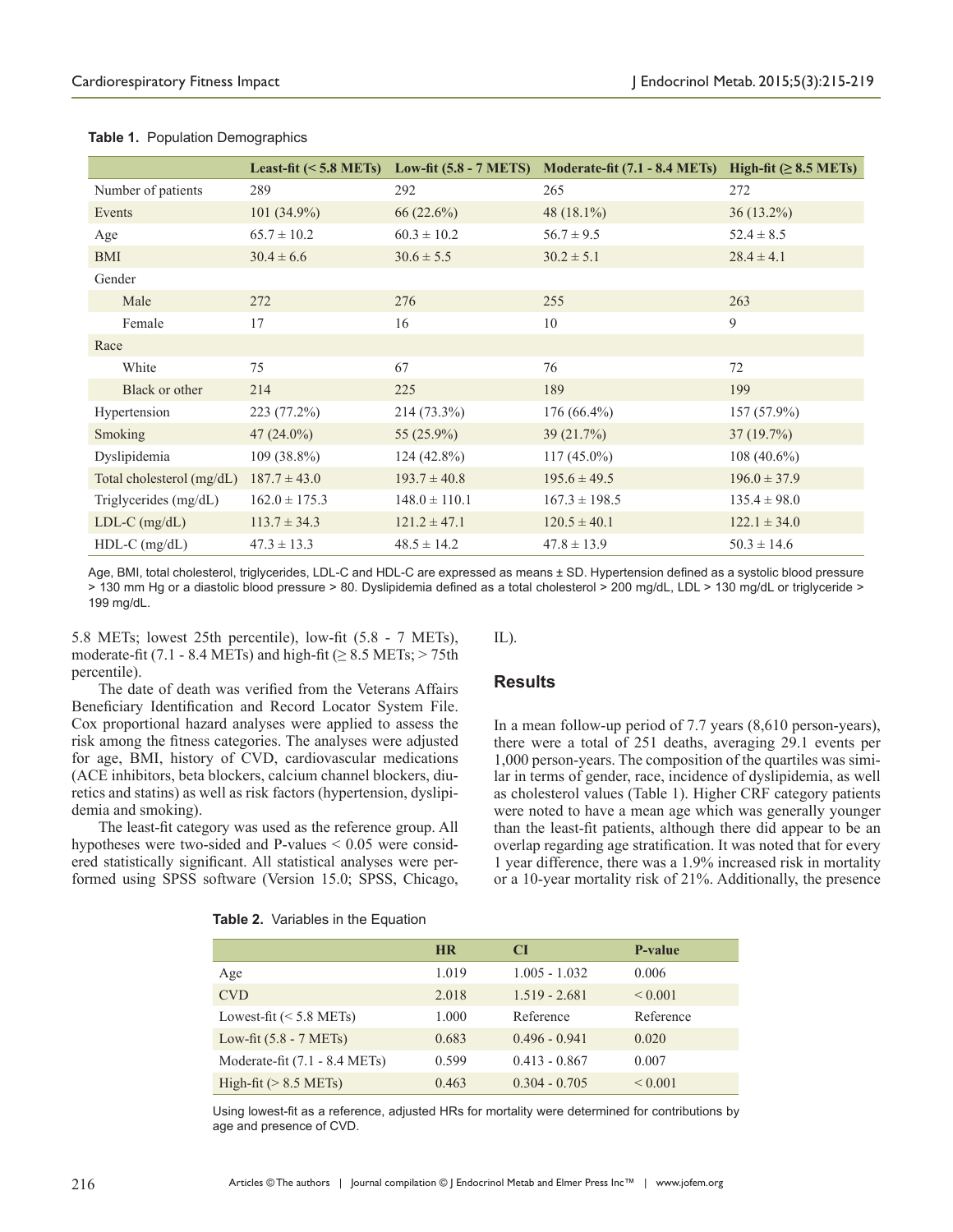#### **Table 3.** Variables Not in the Equation

|                            | P-value |
|----------------------------|---------|
| BMI                        | 0.360   |
| Cardiovascular medications | 0.468   |
| Smoking status             | 0.154   |
| Hypertension               | 0.774   |

Cardiovascular Medications refers to the presence of one of the following classes of medications at the time of ETT-beta blocker, calcium channel blocker, ACE inhibitor, angiotensin receptor blocker, diuretic, aspirin or statin.

of CVD (ranging from a history of NSTEMI to four vessel bypass) essentially doubled the risk of mortality (Table 2). As such, age and CVD are adjusted for in the final analysis. BMI, smoking status, usage of cardiovascular medications and presence of hypertension on the other hand were not statistically significant in correlation with overall mortality (Table 3).

An inverse and graded association between CRF and mortality risk was observed ( $P = 0.002$  for trend). For every 1-MET increase in CRF, the adjusted all-cause mortality was lowered by 13% (hazard ratios (HR) =  $0.87$ ; CI:  $0.81 - 0.94$ , P <  $0.001$ ). Compared to the least-fit individuals, all-cause mortality risk was reduced by  $32\%$  in low-fit individuals (HR = 0.68; CI:  $0.50 - 0.94$ ,  $P = 0.002$ ), by 40% in moderate-fit individuals  $(HR = 0.60; CI: 0.41 - 0.87, P = 0.007)$  and by 54% in high-fit individuals (HR =  $0.46$ ; CI:  $0.30 - 0.70$ , P <  $0.001$ ). A summary

of these results is illustrated in Figure 1.

## **Discussion**

We observed a strong inverse and graded association between CRF and mortality risk with a 13% decrease for every 1-MET increase in fitness. All-cause mortality risk was markedly reduced by 32% when comparing the low-fit and least-fit individuals and by approximately 50% when comparing high-fit and least-fit individuals. Notably, BMI and CVD factors such as cardiovascular medications, smoking status and hypertension did not appear to be significant factors in the correlation between CRF and mortality risk. These results conform to our prior studies in several chronic illnesses [14-16].

The American Diabetes Association currently recommends that DM2 persons undertake at least 150 min per week of moderate-to-vigorous aerobic exercise spread out at least 3 days during the week with no more than 2 consecutive days between bouts of physical activity, and that persons with DM2 should undertake moderate-to-vigorous resistance training at least 2 - 3 days per week [17]. More recently, the Australian Exercise and Sport Science promotes 210 min of moderate-intensity exercise or 125 min of more intense exercise per week that should also include resistance training [18]. Using these exercise parameters has been shown to be efficacious in several diabetes prevention programs. The Diabetes Prevention Program (DPP) included 3,819 prediabetics who were randomly



**Figure 1.** Relative risk for all-cause mortality according to fitness group.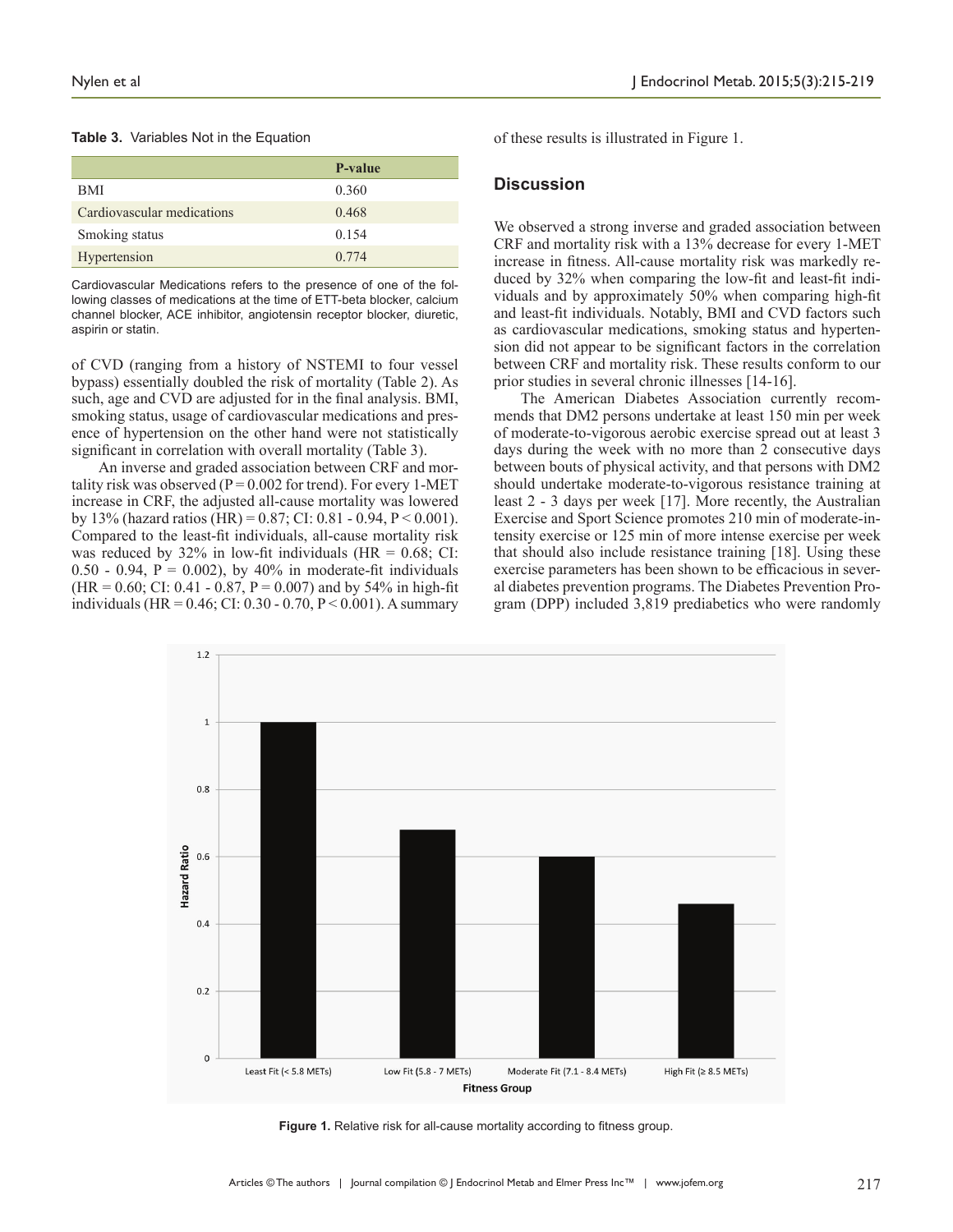assigned to an intensive lifestyle intervention group comprising of 7% weight loss and at least 150 min of physical activity per week, metformin with standard lifestyle advice and a control group. A 58% reduction in the incidence of DM2 was seen in the intensive lifestyle intervention group compared with the control group, and it was further noted that exercise was also more effective than metformin in preventing progression to diabetes (NNT 6.9 vs. 13.9) [3, 4]. In the Swedish 6-year Malmo feasibility study, 415 men of ages 47 - 49 years participated in a large population-based screening program. Persons with diabetes, prediabetes or normal glucose tolerance were non-randomly assigned to lifestyle intervention or usual care groups. After 6 years, the 10.6% of the prediabetic patients in the lifestyle intervention group developed diabetes compared to 28.6% in the usual care group [5]. In the Chinese Da Qing Impaired Glucose Tolerance and Diabetes Study, 557 prediabetic patients were randomly assigned to a control group or one of three intervention groups involving diet, exercise, or diet and exercise. After 6 years, the incidence of diabetes in the control group was 67.7% compared with 43.8% in the diet group, 41.1% in the exercise group, and 46% in the combination diet and exercise group [6]. Fourteen years after the end of this trial, the lifestyle group showed a significant reduction in severe diabetic retinopathy [19], with subsequent decrease in all-cause and cardiovascular deaths 3 years later [11]. The Finnish Diabetes Prevention Study included 522 overweight prediabetic patients allocated to lifestyle intervention or usual care groups. After 3 years, the incidence of diabetes in the intervention group was 58% lower than the control group [7]. One study examined the risk of all-cause or cardiovascular mortality associated with metabolic syndrome, obesity and CRF in a sample of 19,173 men stratified by BMI, of which 3,745 had metabolic syndrome at baseline. The presence of obesity and metabolic syndrome was associated with an increased risk of all-cause as well as cardiovascular-related mortality as compared to healthy patients. The authors did note, however, that inclusion of CRF as a covariate resulted in the disappearance of differences in relative risk of all-cause mortality and attenuation in the relative risk estimates of CVD to non-significance [20].

In another study, the role of CRF as a predictor of cancer mortality among men with prediabetes and diabetes finding that overall, higher levels of CRF were associated with a lower risk of cancer mortality as compared to those with lower levels of fitness in both prediabetic patients as well as diabetic patients. Additionally, similar trends with all-cause mortality were seen in both prediabetes patients as well as diabetes patients [21].

Mechanistically, enhanced fitness in prediabetics has been shown to have salutary impact on a multitude of cardiovascular risk parameters and provides the best opportunity for a durable therapeutic impact [22]. Our study is unique in that it associates exercise capacity with mortality risk in a veteran population, a cohort with high co-morbidity, high medication utilization and inactivity [23]. It is further strengthened by the utilization of the Veterans Health Information Database along with a patient population who receives high quality care without regard for socioeconomic status. This equal access to care irrespective of financial status [24] permits epidemiologic evaluations while

minimizing the influence of medical care disparities [25]. Nevertheless, there are a number of limitations including the retrospective design, the observational aspect and the possibility that some patients were lost to follow-up. We looked at baseline BMI and CRF level at the time of the routine exercise stress test, but did not account for any weight changes or fitness level changes over time. Additionally, the actual physical activity patients engaged in and changes in glycemic control were not accounted for over time as well. Additionally, our study did not note mortality specifically due to CVD, although it was noted that the presence of CVD does not necessarily translate into mortality due to cardiovascular etiology. Future studies could be done to validate the predicted fitness mortality risk determined by this study with the 10-year Framingham Risk Score to determine the clinical utility of CRF at baseline.

### **Conclusions**

In summary, this study demonstrates that a significant mortality benefit is associated with baseline fitness levels with the most substantial relative reduction in mortality occurring with comparison of low-fit to least-fit individuals. With increasing incidence of diabetes, prediabetic patients are considered a novel group to target with a preventative approach through exercise. This study underscores the importance of enhanced CRF in individuals with prediabetes.

# **Conflict of Interest**

The authors have no conflicts of interest to disclose.

## **References**

- 1. Centers for Disease Control and Prevention. National diabetes fact sheet: national estimates and general information on diabetes and prediabetes in the United States, 2011. Atlanta, GA: U.S. Department of Health and Human Services, Centers for Disease Control and Prevention, 2011.
- 2. Sherwin R, Jastreboff AM. Year in diabetes 2012: The diabetes tsunami. J Clin Endocrinol Metab. 2012;97(12):4293-4301.
- 3. Knowler WC, Barrett-Connor E, Fowler SE, Hamman RF, Lachin JM, Walker EA, Nathan DM. Reduction in the incidence of type 2 diabetes with lifestyle intervention or metformin. N Engl J Med. 2002;346(6):393-403.
- 4. Perreault L, Pan Q, Mather KJ, Watson KE, Hamman RF, Kahn SE. Effect of regression from prediabetes to normal glucose regulation on long-term reduction in diabetes risk: results from the Diabetes Prevention Program Outcomes Study. Lancet. 2012;379(9833):2243-2251.
- 5. Eriksson KF, Lindgarde F. Prevention of type 2 (non-insulin-dependent) diabetes mellitus by diet and physical exercise. The 6-year Malmo feasibility study. Diabetologia. 1991;34(12):891-898.
- 6. Pan XR, Li GW, Hu YH, Wang JX, Yang WY, An ZX,